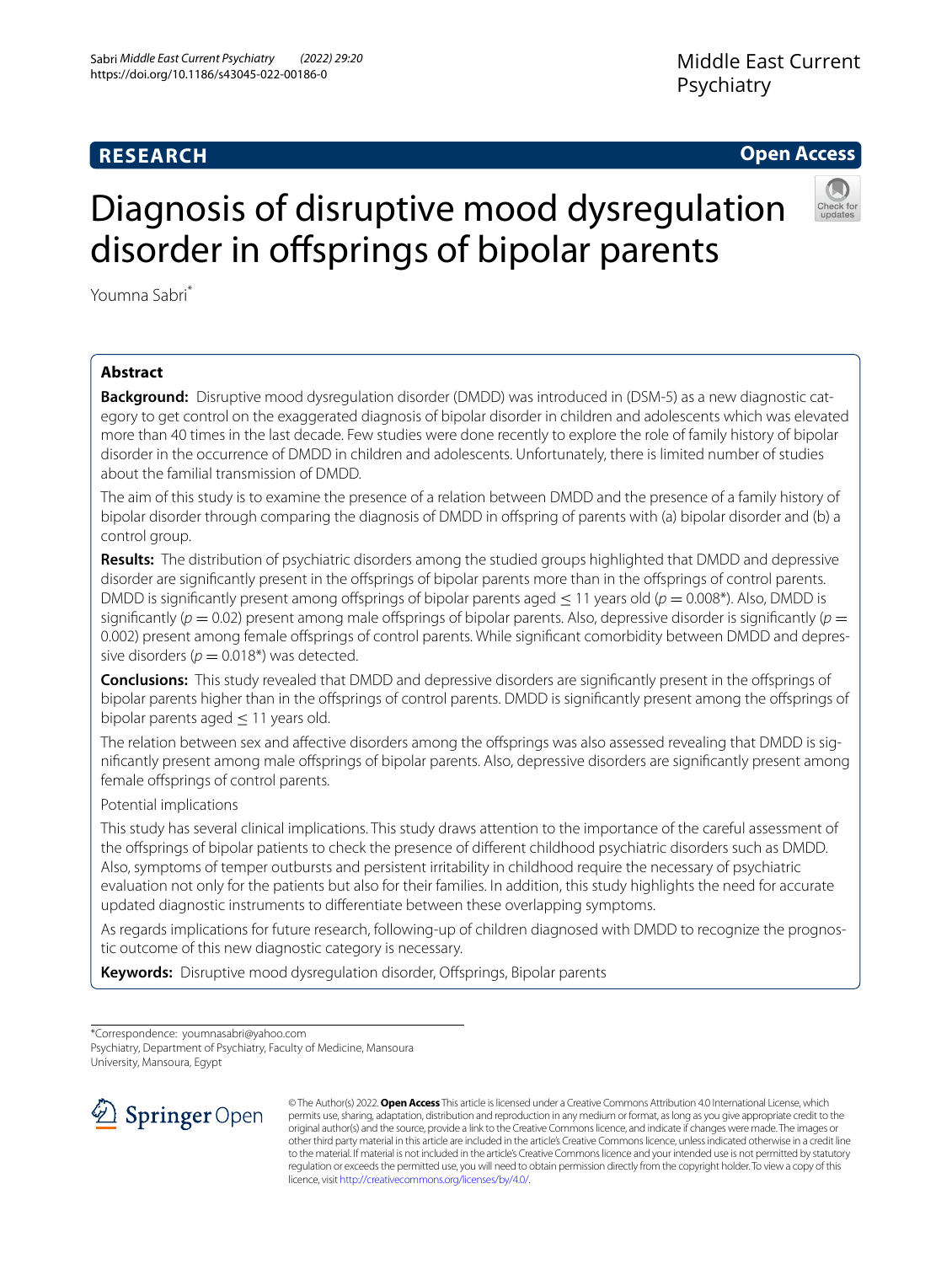# **Background**

Disruptive mood dysregulation disorder (DMDD) was introduced in (DSM-5) as a new diagnostic category to get control on the exaggerated diagnosis of bipolar disorder in childhood [[1\]](#page-5-0). Researchers reported that pediatric bipolar disorder (PBD) and bipolar disorder (BD) in adults vary in the clinical picture as PBD is presented by persistent irritability more than the classic manic symptoms resulting in increase in the diagnosis of PBD [[2\]](#page-5-1).

The DMDD diagnosis requires two main criteria: severe recurrent temper outbursts and chronic non-episodic irritability with childhood onset [\[3](#page-5-2)].

Currently, there is limited number of studies on DMDD regarding it is a new diagnosis. In addition, the estimated prevalence of DMDD is uncertain as most of the reported results are based on diagnostic interviews not designed specifcally to assess DMDD [\[4](#page-5-3)].

A recent study [[5\]](#page-5-4) estimated the prevalence of DMDD (4.4%), and another one reported a range from 0.12 to 3.3% [\[6](#page-5-5)]. Also, in another study, DMDD was more detected in young aged males [\[7](#page-5-6)].

Copeland et al.  $[8]$  $[8]$  found that 45–50% of school-age children had severe temper outbursts, which decreased to 8% with the application of the DSM-5 frequency criterion, and it decreased more to 3% with the duration criterion. When applying all DSM-5 diagnostic criteria, the percentage decreased to about only 1%.

Few recent studies have demonstrated co morbidity of DMDD with other childhood psychiatric disorder; recent study [[9\]](#page-5-8) reported that children with DMDD had signifcant co morbidity of ODD and depression. Results of another study  $[10]$  reported higher comorbidity of ADHD and ODD in children who had DMDD than a control group.

Another recent research reported [[11\]](#page-5-10) that DMDD was more detected in children of parents with bipolar disorder than in those of control parents (ratio 8% vs. 0.8%).

A study tried to explore the pathophysiology of DMDD demonstrated abnormal activation of neural pattern in dorsal anterior cingulated cortex, anterior insula, and amygdale [[12\]](#page-5-11).

Also, hypersensitivity can magnify stimulus-responses, leading to patterned thinking, consequently leading to increasing goal blockage, anger, and frustration [\[13](#page-5-12)].

Another recent study reported impaired brain activation in reward processing areas associated with in children with symptoms of DMDD [[14](#page-5-13)].

A recent research [\[15](#page-5-14)] about the pathophysiology of both DMDD and bipolar disorder in children reported that the children of DMDD group showed irritability in response to for all emotions (happy, fearful, and angry faces) while children with bipolar disorder showed irritability only for fearful faces.

Few studies were done recently to explore the role of family history of bipolar disorder in the occurrence of DMDD in children and adolescents [[16\]](#page-6-0). Unfortunately, there are limited number of studies about the familial transmission of DMDD [\[17\]](#page-6-1).

Theoretically, if the path physiology of DMDD overlap with that of bipolar disorder; DMDD is supposed to be more diagnosed in the children of bipolar parents.

Perhaps, research in this point can reveal an answer about the nature of the relationship between DMDD and bipolar disorder.

The aim of this study is to examine the presence of a relation between DMDD and the presence of a family history of bipolar disorder through comparing the diagnosis of DMDD in ofspring of parents with (a) bipolar disorder and (b) a control group.

## **Methods**

This study was conducted at the Psychiatry Department, Faculty of medicine, Mansoura University Hospitals (MUH) during the period From February 2021 to September 2021.

Forty-eight bipolar patients and 49 control with no mood disorder and their ofspring's were asked to participate in this study; 8 patients and 4 control refused to participate (not interested, personal causes).

Finally, 85 biological parents joined this study;  $40 (n =$ 40) bipolar patients group and  $45 (n = 45)$  control group.

All participating parents signed written informed consent and were informed that all information obtained will be confdential.

Sample size calculation was based on the result of internal pilot study that is carried out on 35 cases and revealed that prevalence of distributive mood disorders among cases with bipolar mood disorders them is 2.8%. Using Epi info version 7.2.4.0 to calculate sample size based on 2.8%, 95% CI with acceptable margin of error  $= 5$  then the total sample size will be 40 cases. Cases included in the pilot study were excluded from analysis.

# **Parents' assessments**

The Mood Disorder Questionnaire  $[18]$  $[18]$  was administered to all parents who joined this study is a short self-report screening instrument; Arabic version was prepared through translation and back translation. The first part includes 13 items, symptoms of manic or hypomanic episode. The next part detects if many of the symptoms occurred in the same time (seven or more symptoms are needed), and the last evaluates the problem consequences of these symptoms.

a) *The bipolar parents group*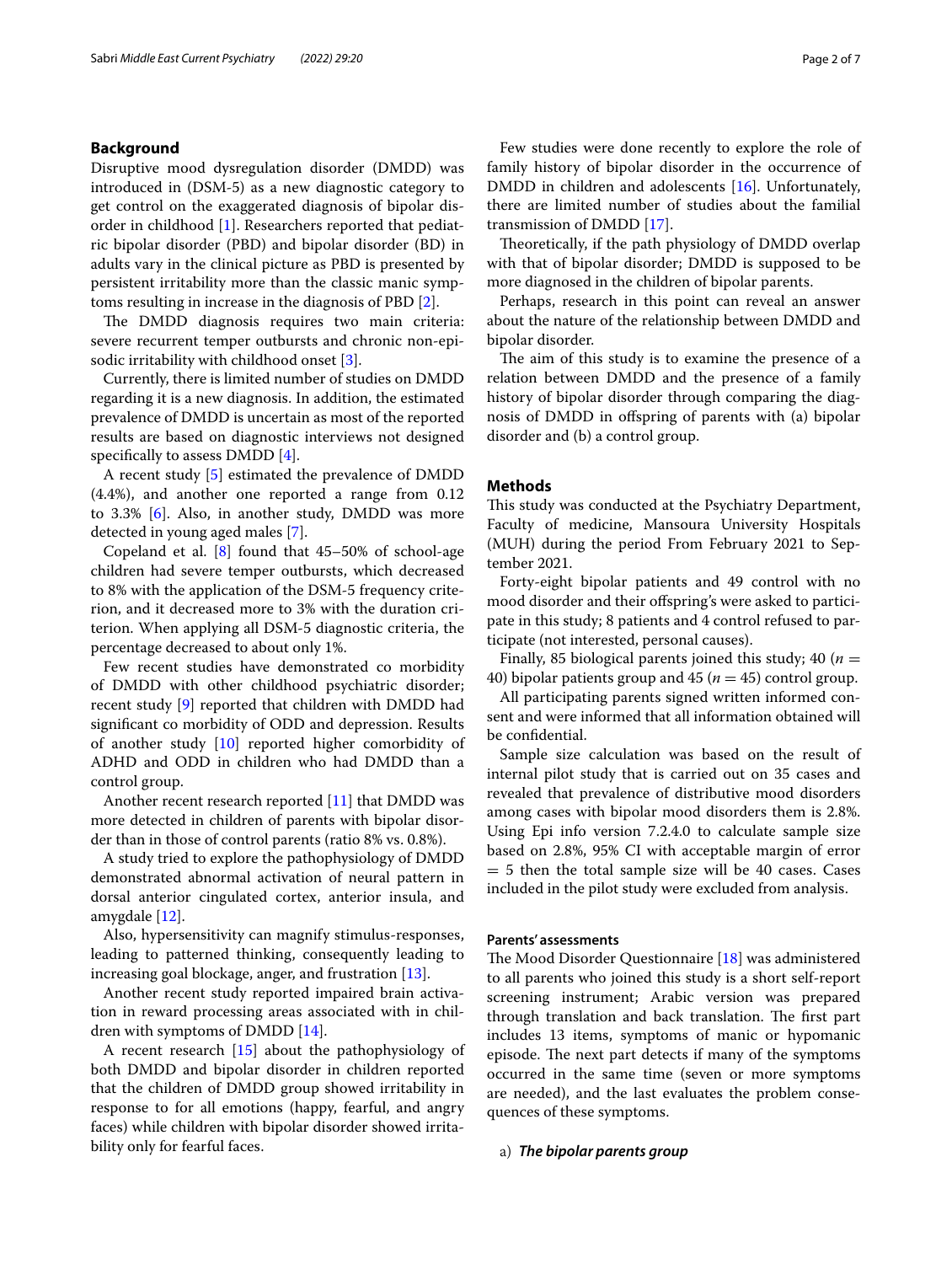- From both sex.
- Being biological parent of children aging (6–18 years old).
- Diagnosed as bipolar patients: according to the Mood Disorder Questionnaire, clinical diagnosis of this group according to DSM-V criteria was done by at least two senior staf through psychiatric history taken from the patients, their relatives, available medical records, and follow-up.

# b) *The control parents group*

- From both sex
- being biological parent of children aging (6–18 years old)
- Should not be bipolar patients: according to the Mood Disorder Questionnaire.
- Control parents with other psychiatric disorders were excluded.

## **Ofsprings assessments** *Inclusion criteria*

- Having at least one biological parent (either group (a) or group (b)).
- Aged (6–18 years); age of diagnosis of DMDD.

## *Exclusion criteria*

- Brain injuries
- Or intellectual disability which may interfere with assessment.

All children and adolescents who joined this study were assessed by the depressive and bipolar-related disorders supplement of K-SADS-PL DSM-5 [[19\]](#page-6-3) which is a semistructured diagnostic interview for detection of depressive and bipolar-related disorders.

The new module of DMDD in this supplement evaluates symptoms of DMDD; frequency (three or more times/week), severe temper outbursts out of proportion to the developmental level, persistent irritability with onset before age of 10 years. Symptoms are rated as 1, absent; 2, present at sub threshold level; or 3, present at threshold level.

This study used a modified translation of the depressive and bipolar-related disorders supplement of the Arabic version of K-SADS-PL DSM-IV (Moussa et al. 2011) [ $20$ ]. The author re-edited all the changes that took place in (K-SADS-PL DSM-5). The translation was revised by Prof. S. Moussa.

<span id="page-2-0"></span>

|           | <b>Bipolar parents</b><br>$(n = 40)$ |         | <b>Control parents</b><br>$(n = 45)$ |     | Test of<br>significance    |  |
|-----------|--------------------------------------|---------|--------------------------------------|-----|----------------------------|--|
| Age/years |                                      |         |                                      |     |                            |  |
|           | Mean $+$ SD 48 29 $+$ 2 92           |         | $47.94 + 2.81$                       |     | $t = 0.563$<br>$P = 0.575$ |  |
| Sex       |                                      |         |                                      |     |                            |  |
| Male      | 15                                   | 37.5 20 |                                      |     | 44.4 $x^2 = 0.422$         |  |
| Female    | 25                                   | 625 25  |                                      |     | 556 $P = 0.516$            |  |
| Residence |                                      |         |                                      |     |                            |  |
| Urban     | 40                                   | 100     | 45                                   | 100 | $P=10$                     |  |

*t* Student's *t* test, *χ*<sup>2</sup> chi-square test

<span id="page-2-1"></span>

| Table 2 Sociodemographic data of the offsprings |  |
|-------------------------------------------------|--|
|                                                 |  |

|               | <b>Offsprings</b><br>of bipolar<br>parents | <b>Offsprings</b><br>of control<br>parents | <b>Test of significance</b> |  |
|---------------|--------------------------------------------|--------------------------------------------|-----------------------------|--|
|               | $n = 68$                                   | $n = 68$                                   |                             |  |
| Age/years     |                                            |                                            |                             |  |
| Mean $\pm$ SD | $1169 + 277$                               | $1146 + 255$                               | $t = 0.515$                 |  |
| $min-max$     | $(7.0 - 18.0)$                             | $(8.0 - 18.0)$                             | $p = 0.607$                 |  |
| Sex           |                                            |                                            |                             |  |
| Female        | 16 (23.5)                                  | 38 (55.9)                                  | $x^2 = 6.44$                |  |
| Male          | 52 (76.5)                                  | 30(44.1)                                   | $p = 0.01*$                 |  |

*t* Student's *t* test, *χ*<sup>2</sup> chi-square test

\*Statistically signifcant if *p* < 0.05

# **Results**

Table [1](#page-2-0) demonstrated sociodemographic data of parents in the examined groups; in concern to bipolar parents ( $n = 40$ ) mean of age  $\pm$  SD was 48.29  $\pm$  2.92, 15(37.5%) males, 25(62.5%) females, and 40(100%) urban. While in control parents  $(n = 45)$ , mean of age  $\pm$  SD was 47.94  $\pm$  2.81. 20(44.4%) males, 25 (55.6%) females, and 45 (100%) urban.

Table [2](#page-2-1) demonstrated socio demographic data of the ofspring of the studied groups; in concern to ofspring of bipolar parents ( $n = 68$ ) mean of age  $\pm$  was 11.69  $\pm$ 2.77, 52 (76.5%) male, 16 (23.5% ) female with signifcant difference ( $p = 0.01^*$ ). While in offspring of control parents ( $n = 68$ ), mean of age  $\pm$  SD was 11.46  $\pm$ 2.55. 30 (44.1%) male, and 38 (55.9%) female.

Table [3](#page-3-0) highlighted the distribution of psychiatric disorders among the studied groups; DMDD (*p* < 0.001), depressive disorder ( $p = 0.025$ ) are significantly present in the ofsprings of bipolar parents than in the ofsprings of control parents.

These results have been also clarified in Fig. [1.](#page-3-1)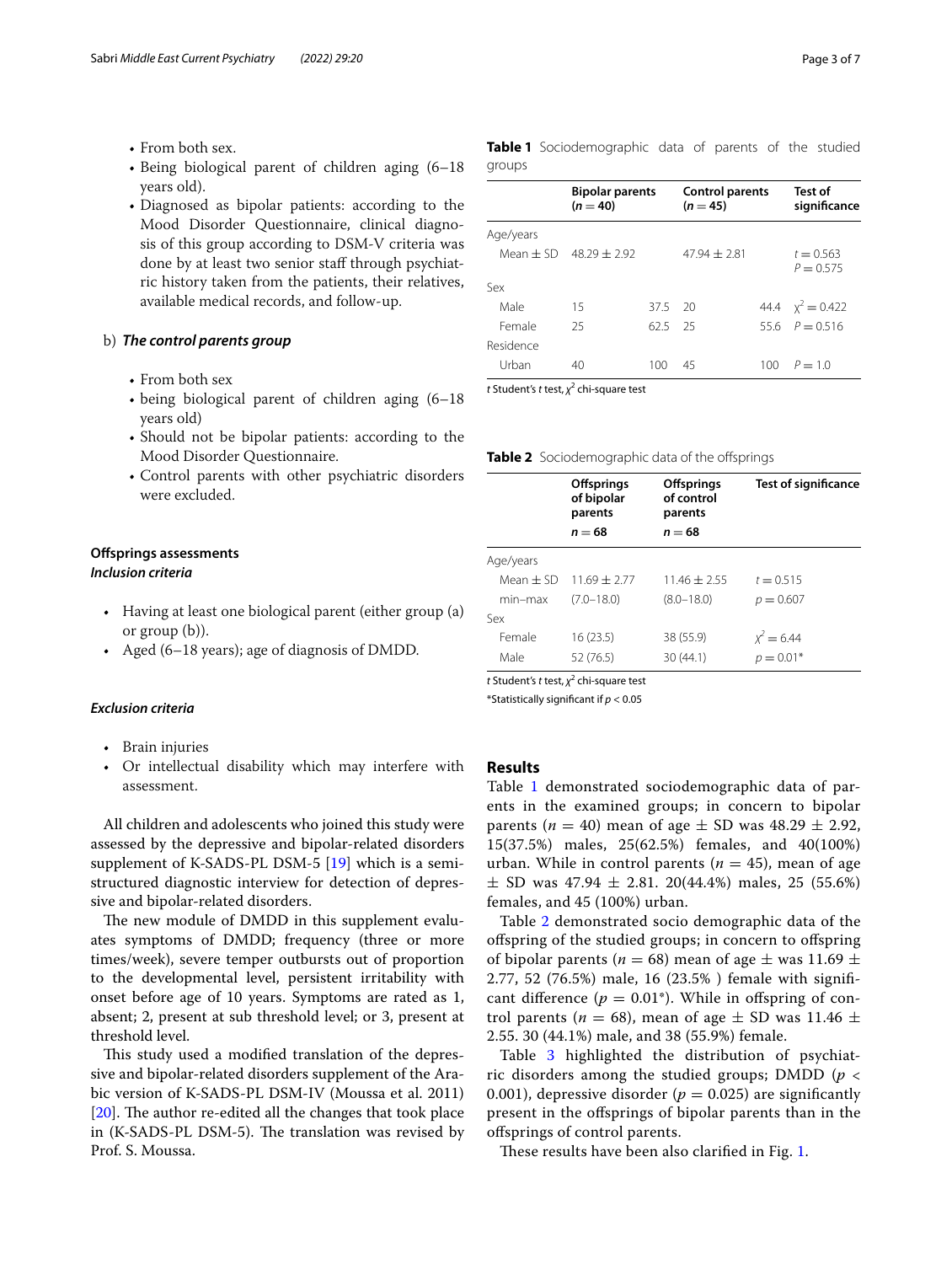|            | control parents | <b>Test of significance</b>  |  |  |
|------------|-----------------|------------------------------|--|--|
| $n = 68\%$ | $n = 68\%$      |                              |  |  |
| 34 (50.0)  | 14(20.6)        | $\chi^2$ = 12.88, p < 0.001* |  |  |
| 21 (30.9)  | 10(14.7)        | $x^2 = 5.06, p = 0.025^*$    |  |  |
| 5(7.4)     | 2(2.9)          | $x^2 = 1.35, p = 0.244$      |  |  |
|            |                 |                              |  |  |

<span id="page-3-0"></span>

|  |  |  |  |  | Table 3 Affective disorders among the offsprings groups |  |
|--|--|--|--|--|---------------------------------------------------------|--|
|--|--|--|--|--|---------------------------------------------------------|--|

*χ*2 chi-square test

\*Statistically signifcant if *p* < 0.05

Figure [1](#page-3-1) highlighted the distribution of affective disorders among the ofsprings groups; DMDD, depressive disorders are signifcantly present in the ofsprings of bipolar parents than in the ofsprings of control parents

Table [4](#page-3-2) showed the relation between age and psychiatric disorders among studied groups; DMDD is signifcantly present among the ofsprings of bipolar parents aged  $\leq 11$  years old ( $p = 0.008^*$ ).

Table [5](#page-4-0) showed the relation between sex and afective disorders among the ofsprings; *DMDD* is signifcantly  $(p = 0.02)$  present among male off springs of bipolar parents. Also, depressive disorder is signifcantly (*p*  $= 0.002$ ) present among female offsprings of control parents

# **Statistical analysis and data interpretation**

Data were introduced and analyzed using IBM SPSS Corp. Released 2013. IBM SPSS Statistics for Windows, Version 22.0. Armonk, NY: IBM Corp. Qualitative data were expressed by number and percent. Quantitative data were expressed by mean, standard deviation for parametric data after testing normality using Kolmogrov-Smirnov test. Signifcance was judged at the 0.05 level.



<span id="page-3-2"></span><span id="page-3-1"></span>

| <b>Affective disorders</b> | Age/years<br>parents  | among offsprings of bipolar | <b>Test of significance</b>  | Age/years<br>among offsprings of control<br>parents |                 | <b>Test of significance</b>    |
|----------------------------|-----------------------|-----------------------------|------------------------------|-----------------------------------------------------|-----------------|--------------------------------|
|                            | $\leq$ 11<br>$n = 33$ | >11<br>$n = 35$             |                              | $\leq$ 11<br>$n = 38$                               | >11<br>$n = 30$ |                                |
| <b>DMDD</b>                | 22(66.7)              | 12(34.3)                    | $x^2 = 7.12$ , $p = 0.008^*$ | 7(18.4)                                             | 7(23.3)         | $x^2 = 0.247$ ,<br>$p = 0.619$ |
| Depressive disorders       | 10(30.3)              | 11(31.4)                    | $x^2 = 0.01, p = 0.920$      | 7(18.4)                                             | 3(10.0)         | $x^2 = 0.948$ ,<br>$p = 0.33$  |
| Mania                      | 2(5.7)                | 3(9.1)                      | FET, $p = 0.668$             | $\mathbf{0}$                                        | 2(5.3)          | FET,<br>$p = 0.500$            |

*χ*2 chi-square test, *FET* Fisher's exact test

\*Statistically signifcant if *p* < 0.05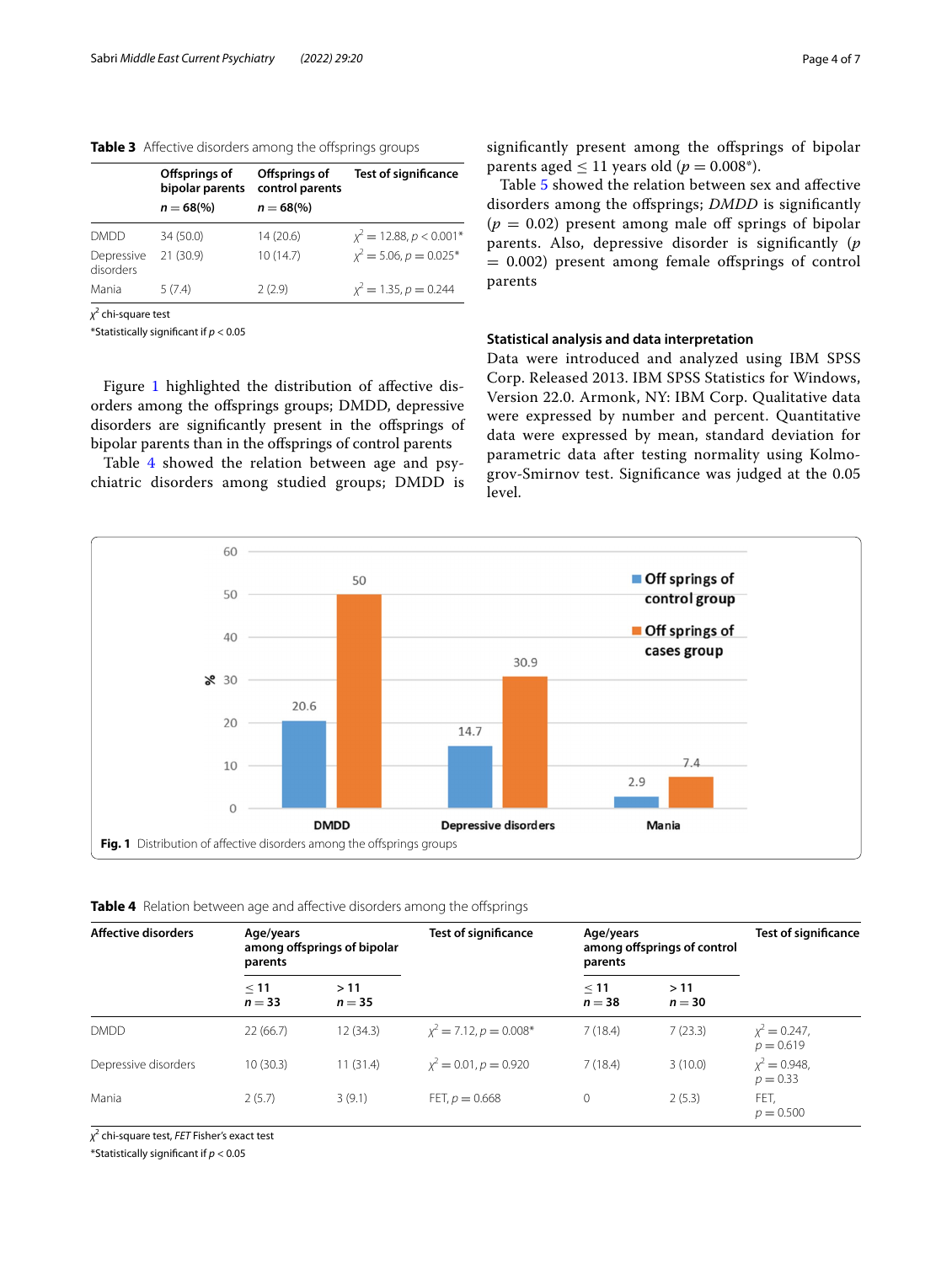| Affective disorders           | bipolar parents     | Sex among offsprings of | <b>Test of significance</b>                  | Sex among offsprings of<br>control parents |                  | <b>Test of significance</b>                    |
|-------------------------------|---------------------|-------------------------|----------------------------------------------|--------------------------------------------|------------------|------------------------------------------------|
|                               | Female<br>$n = 16$  | Male<br>$n = 52$        |                                              | Female<br>$n = 38$                         | Male<br>$n = 30$ |                                                |
| <b>DMDD</b>                   | 4(25.0)             | 30(57.7)                | $x^2 = 5.23, p = 0.02^*$                     | 8(21.1)                                    | 6(20.0)          | $x^2 = 0.01, p = 0.915$                        |
| Depressive disorders<br>Mania | 12(75.0)<br>3(18.8) | 17(32.7)<br>2(3.8)      | $x^2 = 0.339, p = 0.560$<br>FET $p = 0.046*$ | 10(26.3)<br>2(5.3)                         | $\Omega$         | $\chi^2$ = 9.26, p = 0.002*<br>FET $p = 0.202$ |

<span id="page-4-0"></span>**Table 5** Relation between sex and affective disorders among the offsprings

*χ*2 chi-square test, *FET* Fisher's exact test

\*Statistically signifcant if *p* < 0.05

# **Data analysis**

#### *Qualitative data*

Chi-square test for comparison of 2 or more groups.

Fischer Exact test was used as correction for chi-square test when more than 25% of cells have count less than 5 in  $2 \times 2$  tables.

#### *Quantitative data between groups*

Parametric tests

Student's *t* test was used to compare 2 independent groups

## **Discussion**

The aim of this study is to examine the presence of a relation between DMDD and the presence of a family history of bipolar disorder through comparing the diagnosis of DMDD in ofspring of parents with (a) bipolar disorder and (b) a control group.

Results of this study revealed that DMDD and depressive disorders are signifcantly present among the ofsprings of bipolar parents more than the offsprings of control parents.

This study tried to find an answer about the nature of the relationship between DMDD and bipolar disorder. The current results suggest the presence of a significant role of family history of bipolar disorder in the development of DMDD in the ofsprings.

This finding may be explained by the overlapped pathophysiology of both DMDD and bipolar disorder in children. A recent research [[15\]](#page-5-14) about the pathophysiology of both DMDD and bipolar disorder in children reported that the children of DMDD group showed irritability in response to for all emotions (happy, fearful, and sad) while children with bipolar disorder showed irritability only for fearful faces.

Theoretically, if the pathophysiology of DMDD overlaps with that of bipolar disorder, DMDD is supposed to be more diagnosed in the children of bipolar parents.

Another recent research reported [\[12](#page-5-11)] that DMDD was more detected in children of parents with bipolar disorder than in those of control parents (ratio 8% vs. 0.8%), while the results of another recent study disagree with these results denying the presence of a specifc relation between diagnosis of DMDD and presence of family history of bipolar disorder [[21](#page-6-5)].

Also, this study examined the relation between age and afective disorders among the studied groups reporting that DMDD is signifcantly present among the offsprings of bipolar parents aged  $\leq 11$  years old. But this fnding may be a result of the DSM-5 criteria for diagnosis of the DMDD [[22\]](#page-6-6); age at onset is before 10 years and diagnosis should not be done before age 6 years or after 18 years.

The relation between sex and affective disorders among studied groups was also assessed revealing that DMDD is signifcantly present among males ofsprings of bipolar parents. While depressive disorders are signifcantly present among female ofsprings of control parents.

This finding may be due to cultural perspectives which allow the DSM-5 criterion for diagnosis of DMDD (severe recurrent temper outbursts out of proportion to the developmental level) to be expressed by boys not by girls.

Recent study [\[8](#page-5-7)] confrmed the previous data reporting that DMDD was more detected in young aged males [\[8](#page-5-7)].

Before conclusion, several limitations of this study should be mentioned; the frst is that this study was done on ofspring of parents with (a) bipolar disorder and (b) a control group while ofspring of parents with other psychiatric disorders were not included.

Second, our sample size was limited and larger studied groups are needed to assure the current results.

Finally, the Arabic version of the all supplements of K-SADS-PL DSM-IV was prepared by a team of eight researchers (Moussa et al. 2011) [\[20\]](#page-6-4).

The author of this research re-edited only the depressive and bipolar-related disorders supplement of K-SADS-PL DSM-5 which includes the new module of DMDD. The translation was revised by Prof. S. Moussa.

So, other psychiatric disorders in the K-SADS-PL DSM-5 that may be found in the offsprings should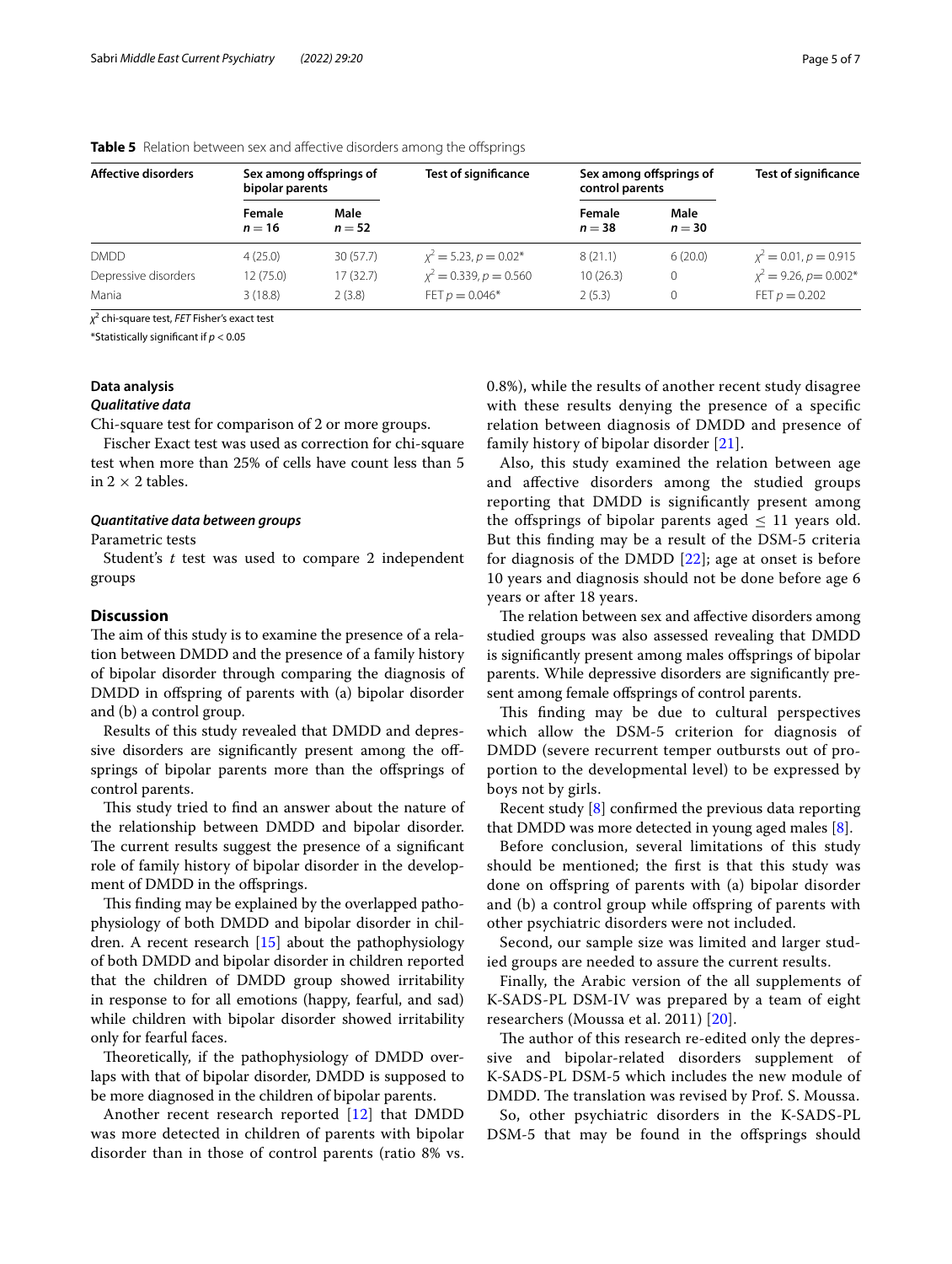be translated and prepared to be used in the future researches.

## **Conclusions**

This study revealed that DMDD, depressive disorders are signifcantly present in the ofsprings of bipolar parents higher than in the ofsprings of control parents. DMDD is significantly present among offsprings of bipolar parents aged  $\leq 11$  years old.

The relation between sex and affective disorders among the ofsprings was also assessed revealing that DMDD is significantly present among male offsprings of bipolar parents. Also, depressive disorders are signifcantly present among females ofsprings of control parents.

#### **Potential implications**

This study has several clinical implications. As this study draws attention to the importance of the careful assessment of the ofsprings of bipolar patients to check the presence of diferent childhood psychiatric disorders such as DMDD. Also, symptoms of temper outbursts and persistent irritability in childhood require the necessary of psychiatric evaluation not only for the patients but also for their families. In addition, this study highlights the need for accurate updated diagnostic instruments to diferentiate between these overlapping symptoms. As regards implications for future research, following-up of children diagnosed with DMDD to recognize the prognostic outcome of this new diagnostic category is necessary.

#### **Abbreviations**

DMDD: Disruptive mood dysregulation disorder; PBD: Pediatric bipolar disorder; BD: Bipolar disorder; DSM-5: Diagnostic and Statistical Manual of Mental Disorders, Fifth Edition; ODD: Oppositional-defant disorder; MUH: Mansoura University Hospitals; K-SADS-PL: the Schedule for Afective Disorders and Schizophrenia for School Aged Children for DSM-5, Present and Lifetime version.

#### **Acknowledgements**

The author is sincerely thanking and appreciating Prof. Dr. Soad Mousa for her support and guidance. Also, the author would like to appreciate all participants in this study.

#### **Author's contributions**

Y.S prepared the study design, conducted the psychiatric assessment, collected and interpreted the data, wrote and revised the manuscript. The author read and approved fnal manuscript.

#### **Funding**

No funds

#### **Availability of data and materials**

Data are available with the request from the corresponding author.

#### **Declarations**

#### **Ethics approval and consent to participate**

All subjects signed a written informed consent before starting the research. The study was approved by the Institutional Research Board-IRB Faculty of Medicine -Mansoura University , reference code is "R.21.06.1365.R1.R2".

#### **Consent for publication**

Not applicable.

#### **Competing interests**

The author declares no competing interests.

Received: 6 January 2022 Accepted: 20 February 2022 Published online: 07 March 2022

#### **References**

- <span id="page-5-0"></span>1. Carlson GA (2016) Disruptive mood dysregulation disorder: where did it come from and where is it going. J Child Adolesc Psychopharmacol 26:90–93
- <span id="page-5-1"></span>2. James A, Hoang U, Seagroatt V (2014) A comparison of American and English hospital discharge rates for pediatric bipolar disorder. J Am Acad Child Adolesc Psychiatry 53:614–624
- <span id="page-5-2"></span>3. Mayes SD, Waxmonsky JD, Waschbusch DA, Mattison RE, Baweja R (2016) Mother, Father, and Teacher Agreement on Disruptive Mood Dysregulation Disorder Symptoms in Children with Psychiatric Disorders. Int J Ment Health Psychiatry 2:2.<https://doi.org/10.4172/2471-4372.1000123>
- <span id="page-5-3"></span>4. Copeland WE, Angold A, Costello EJ, Egger H (2013) Prevalence, co morbidity ,and correlates of DSM-5 proposed disruptive mood dysregulation disorder. Am J Psychiatry 170:173–179
- <span id="page-5-4"></span>5. Freeman AJ, Youngstrom EA, Youngstrom JK, Findling RL (2016) Disruptive mooddysregulation disorder in a community mental health clinic: prevalence, comorbidity and correlates. J Child Adolesc Psychopharmacol 26:123–130
- <span id="page-5-5"></span>6. Althof RR, Crehan ET, He JP, Burstein M, Hudziak JJ, Merikangas KR (2016) Disruptive mood dysregulation disorder at ages 13–18: results from the National Comorbidity Survey – Adolescent Supplement. J Child Adolesc Psychopharmacol 26:107–113
- <span id="page-5-6"></span>7. Mitchell RH, Timmins V, Collins J, Scavone A, Iskric A, Goldstein BI (2016) Prevalence and correlates of disruptive mood dysregulation disorder among adolescents with bipolar disorder. J Child Adolesc Psychopharmacol 26:147–153
- <span id="page-5-7"></span>8. Copeland WE, Shanahan L, Egger H, Angold A, Costello EJ (2014) Adult diagnostic and functional outcomes of DSM-5 disruptive mood dysregulation disorder. Am J Psychiatry. 171(6):668–674
- <span id="page-5-8"></span>9. Dougherty LR, Smith VC, Bufferd SJ, Carlson GA, Stringaris A, Leibenluft E, Klein DN (2014) DSM-5 disruptive mood dysregulation disorder: Correlates and predictors in young children. Psychol Med 44:2339–2350
- <span id="page-5-9"></span>10. Mayes SD, Waxmonsky JD, Calhoun SL, Bixler EO (2016) Disruptive mood dysregulation disorder symptoms and association with oppositional defant and other disorders in a general population child sample. J Child Adolesc Psychopharmacol 26(2):101–106
- <span id="page-5-10"></span>11. Sparks GM, Axelson DA, Yu H (2014) Disruptive mood dysregulation disorder and chronic irritability in youth at familial risk for bipolar disorder. J Am Acad Child Adolesc Psychiatry 53(4):408–416
- <span id="page-5-11"></span>12. Wiggins JL, Brotman MA, Adleman NE (2016) Neural correlates of irritability in disruptive mood dysregulation and bipolar disorders. Am J Psychiatry. 173(7):722–730
- <span id="page-5-12"></span>13. Kessel EK, Dougherty LR, Kujawa A, Hajcak G, Carlson GA, Klein DN (2016) Longitudinal associations between preschool disruptive mood dysregulation disorder symptoms and neural reactivity to monetary reward during preadolescence. J Child Adolesc Psychopharmacol 26(2):131–137
- <span id="page-5-13"></span>14. Deveney CM, Connolly BA, Haring BA (2013) Neural mechanisms of frustration in chronically irritable children. Am J Psychiatry 170(10):1186–1194
- <span id="page-5-14"></span>15. Rich BA, Carver FW, Holroyd T (2011) Diferent neural pathways to negative afect in youth with pediatric bipolar disorder and severe mood dysregulation. J Psychiatr Res 45(10):1283–1294